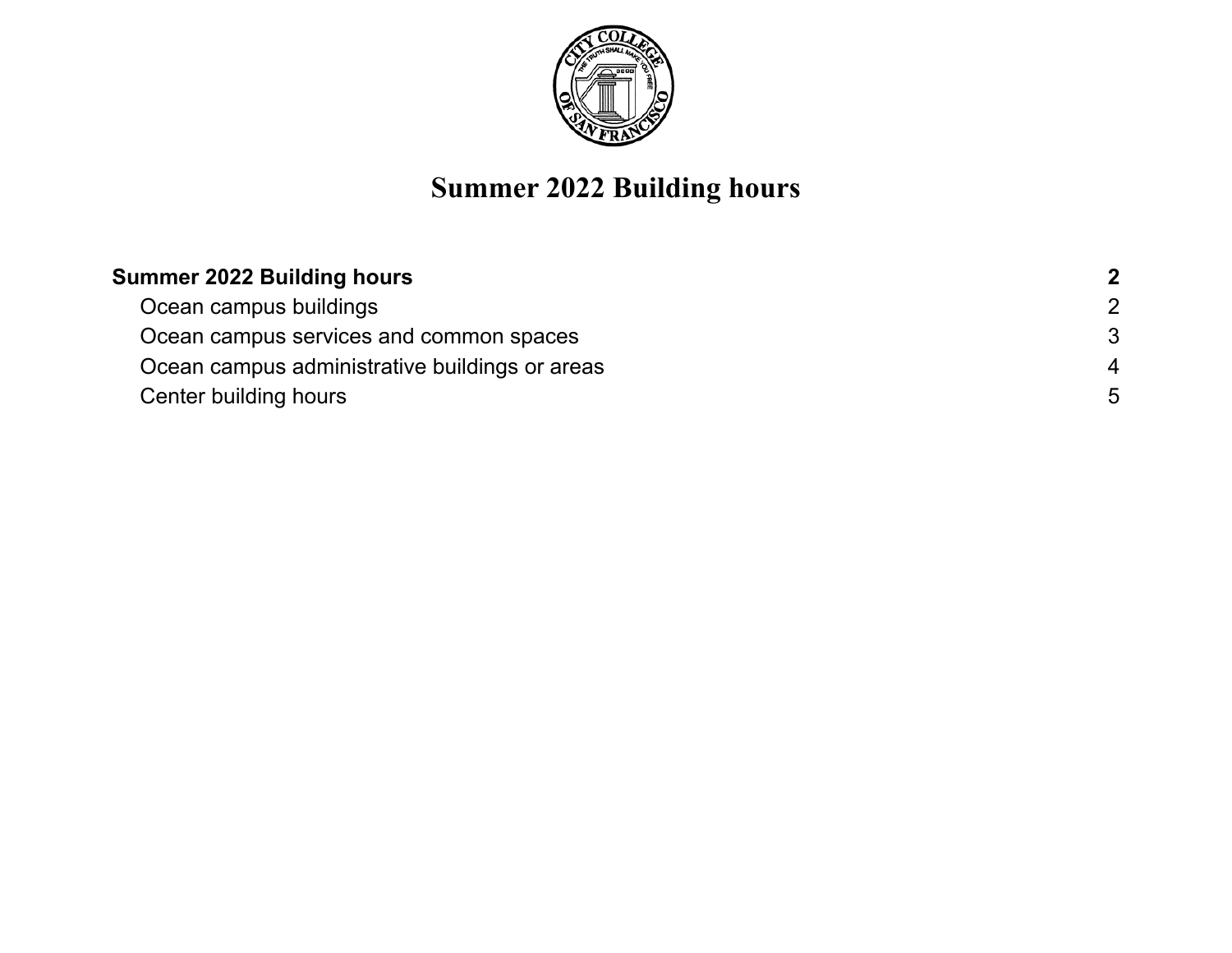<span id="page-1-0"></span>



## Summer 2022 Building hours

#### Ocean campus buildings

<span id="page-1-1"></span>

|             | <b>Arts</b><br><b>Extension</b><br><b>BEMA</b> Staff only | <b>Batmale</b> | 800<br><b>Bungalows</b> | <b>Cloud Hall</b> | Creative<br><b>Arts</b> | <b>MUB</b> | <b>Science Hall</b> | <b>Visual Arts</b> | <b>Wellness</b><br><b>Center</b> |
|-------------|-----------------------------------------------------------|----------------|-------------------------|-------------------|-------------------------|------------|---------------------|--------------------|----------------------------------|
| Mon         | 8:30am-5pm                                                | 7:30am-5pm     | 8am-5pm                 | 7:30am-5pm        | 7:30am-5pm              | 7:30am-5pm | 7:30am-5pm          | 7:30am-2pm         | 7:30am-5:30pm                    |
| <b>Tues</b> | 8:30am-5pm                                                | 7:30am-5pm     | 8am-5pm                 | 7:30am-5pm        | 7:30am-5pm              | 7:30am-5pm | 7:30am-5pm          | 7:30am-2pm         | 7:30am-5:30pm                    |
| <b>Wed</b>  | 8:30am-5pm                                                | 7:30am-5pm     | 8am-5pm                 | 7:30am-5pm        | 7:30am-5pm              | 7:30am-5pm | 7:30am-5pm          | 7:30am-2pm         | 7:30am-5:30pm                    |
| <b>Thur</b> | 8:30am-5pm                                                | 7:30am-5pm     | 8am-5pm                 | $7:30$ am- $5$ pm | 7:30am-5pm              | 7:30am-5pm | 7:30am-5pm          | 7:30am-2pm         | 7:30am-5:30pm                    |
| Fri         | 9am-4pm                                                   | 7:30am-12pm    | 8am-5pm                 | $7:30$ am- $5$ pm | 7:30am-5pm              | 7:30am-5pm | 7:30am-5pm          | 7:30am-2pm         | 7:30am-5:30pm                    |
| <b>Sat</b>  |                                                           |                |                         | --                |                         |            |                     |                    |                                  |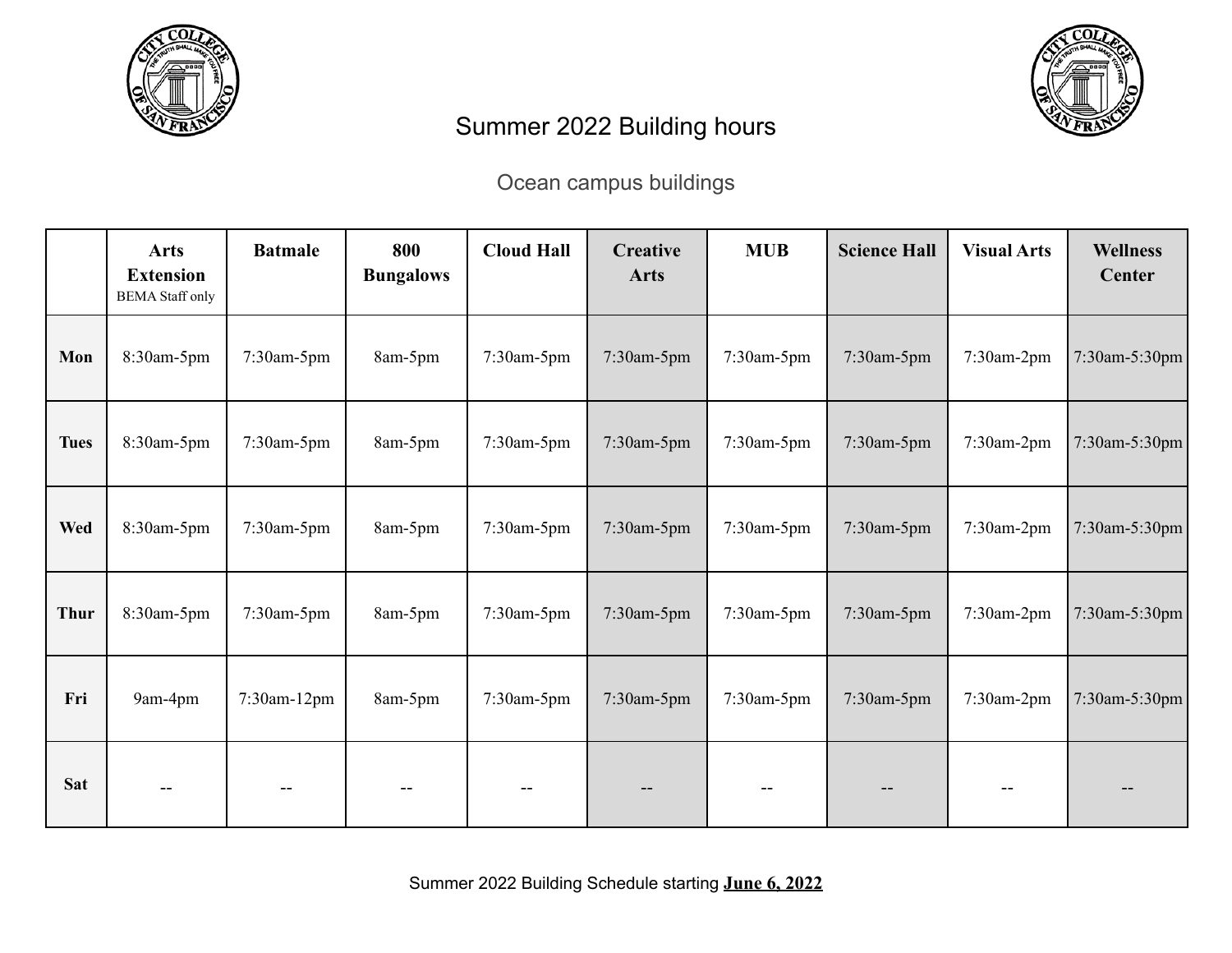



### Ocean campus services and common spaces

<span id="page-2-0"></span>

|              | <b>Bookstore</b> | <b>Childcare</b><br><b>Bungalows</b> | <b>Student Health</b><br>Center* | Rosenberg<br>Library &<br><b>Learning Center</b> | <b>Smith Hall</b> | <b>Student Union</b> |
|--------------|------------------|--------------------------------------|----------------------------------|--------------------------------------------------|-------------------|----------------------|
| Mon          | <b>TBD</b>       |                                      | 9am-2:45pm                       | 8am-5pm                                          | 8am-5pm           | 9am-5pm              |
| <b>Tues</b>  |                  |                                      | --                               | 8am-5pm                                          | 8am-5pm           | 9am-5pm              |
| Wed          |                  |                                      | 9am-2:45pm                       | 8am-5pm                                          | 8am-5pm           | 9am-5pm              |
| <b>Thurs</b> |                  |                                      | $-$                              | 8am-5pm                                          | 8am-5pm           |                      |
| Fri          |                  | $ -$                                 | --                               | 8am-5pm                                          | 8am-5pm           |                      |
| <b>Sat</b>   |                  |                                      | --                               |                                                  |                   |                      |

**\*Student Health Center open by appointment only until further notice, visit [www.ccsf.edu/shs](http://www.ccsf.edu/shs) for more information**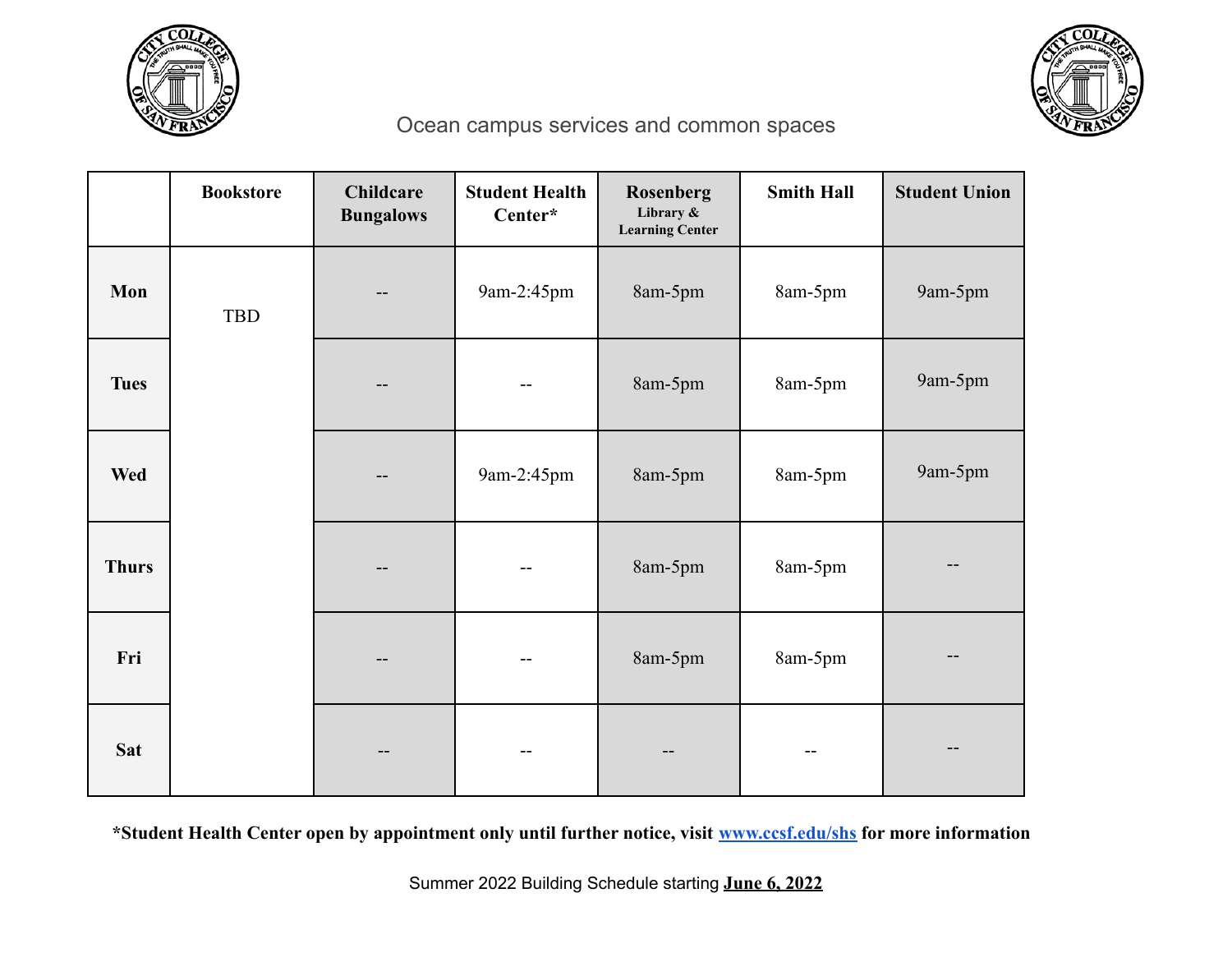



#### Ocean campus administrative buildings or areas

<span id="page-3-0"></span>

|              | <b>Conlon Hall</b> |  |  |
|--------------|--------------------|--|--|
| Mon          | 8am-5pm            |  |  |
| <b>Tues</b>  | 8am-5pm            |  |  |
| Wed          | 8am-5pm            |  |  |
| <b>Thurs</b> | 8am-5pm            |  |  |
| Fri          | $8$ am-5pm         |  |  |
| <b>Sat</b>   |                    |  |  |